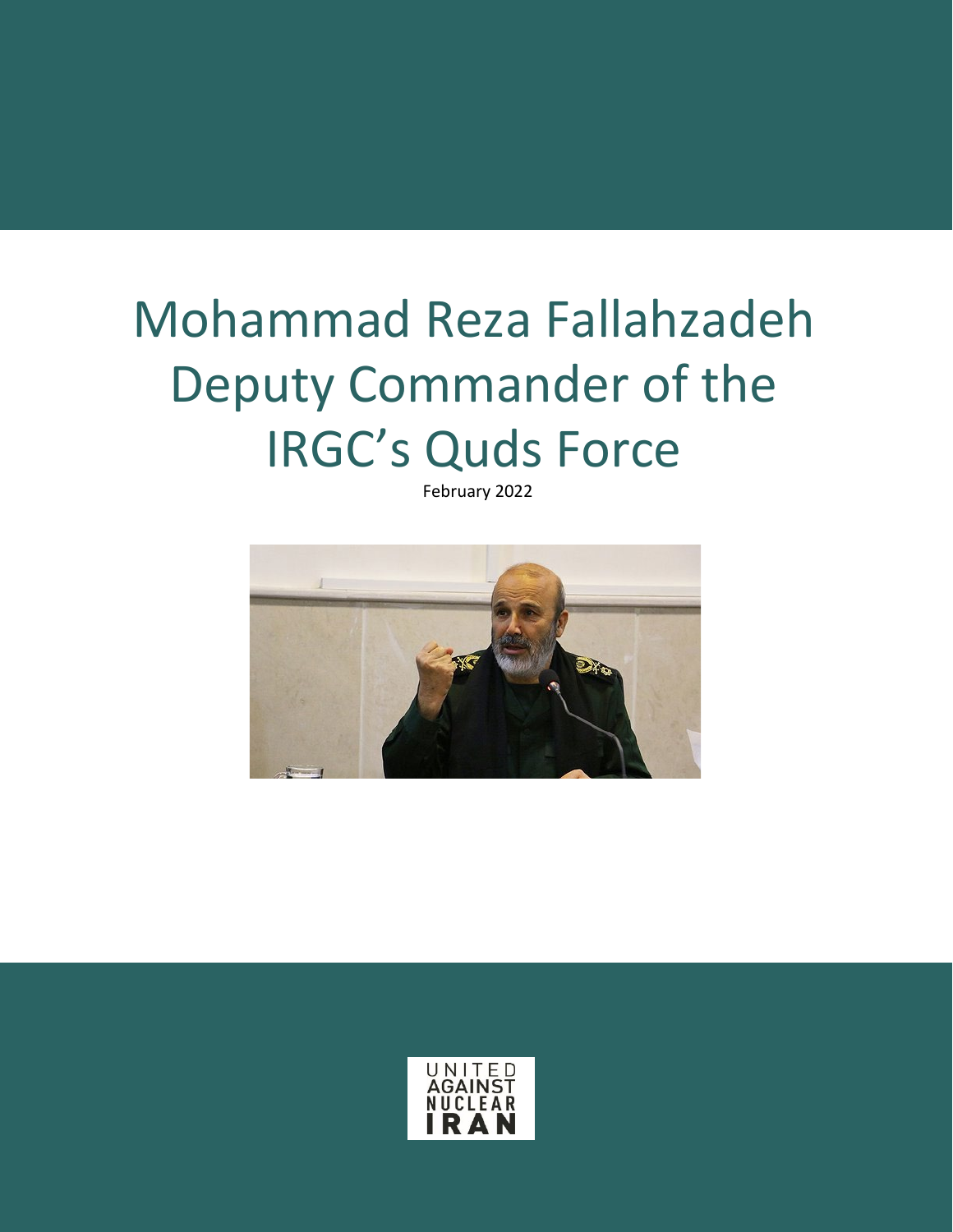

### **Table of Contents**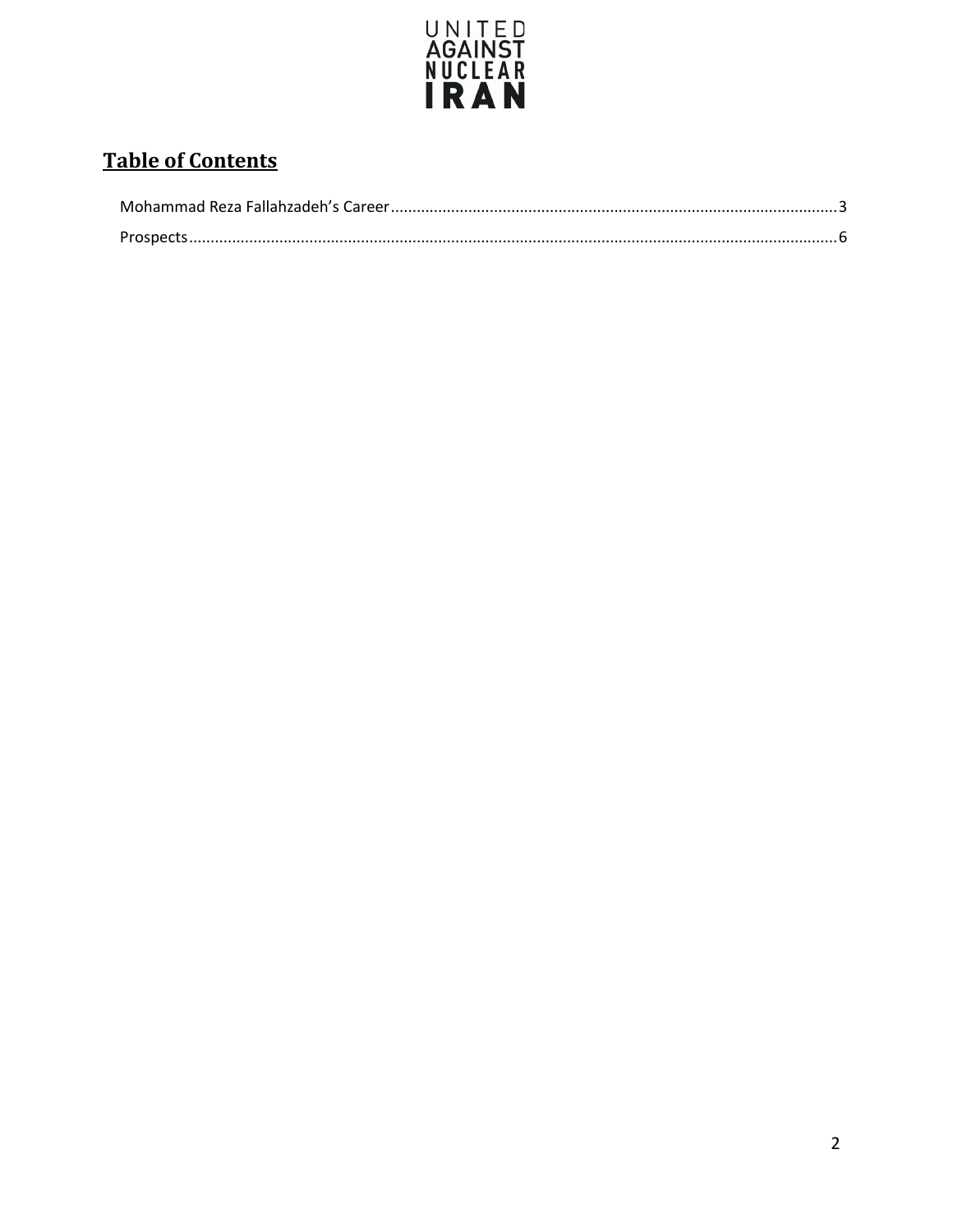

#### **Mohammad Reza Fallahzadeh**

Mohammad Reza Fallahzadeh's career has straddled both the Islamic Revolutionary Guard Corps (IRGC) and Iran's government as a provincial governor. His service in the Quds Force has included battlefield experience in Syria, and eventually he rose to the level of deputy commander. Fallahzadeh has found himself replacing senior IRGC commanders, who outrank him in their breadth and depth of experience. This is a testament to the continued vacuum in Quds Force leadership resulting from the death of its former Commander Major General [Qassem Soleimani](https://www.unitedagainstnucleariran.com/major-general-qassem-soleimani-former-irgc-quds-force-commander) in 2020.

#### <span id="page-2-0"></span>**Mohammad Reza Fallahzadeh's Career**

Mohammad Reza Fallahzadeh was born in Yazd in 1962 or 1963[. According](https://www.washingtoninstitute.org/policy-analysis/who-mohammad-reza-fallahzadeh-new-deputy-commander-irans-qods-force) to scholar Ali Alfoneh, his brother was killed in combat during the Iran-Iraq War in 1987. Unlike many top brass in the IRGC today, Fallahzadeh [lacked](https://www.washingtoninstitute.org/policy-analysis/who-mohammad-reza-fallahzadeh-new-deputy-commander-irans-qods-force) high-profile battlefield experience during the Iran-Iraq War.

Fallahzadeh's official biography [notes](https://iranpress.com/content/37452/gen-fallahzadeh-appointed-deputy-commander-irgc-quds-force) his years of service as commander of the 19<sup>th</sup> Fajr Fars and 33<sup>rd</sup> Al-Mahdi Divisions, as well as commander of the IRGC in Yazd, Esfahan, and Fars provinces, in addition to commander of the Karbala construction camp.

He later transitioned from the IRGC into Iran's government, serving as a governor of Yazd Province during the presidential administration of Mahmoud Ahmadinejad from 2007-2013. During his presidency, many IRGC officers found themselves in governorships and ministerial roles. When he was governor, Fallahzadeh was once [pictured](https://twitter.com/JasonMBrodsky/status/1384240829271740425) near Iran's supreme leader Ayatollah Ali Khamenei during one of his provincial visits. However, there is no public record of Fallahzadeh having an especially deep personal relationship with Khamenei.



Mohammad Reza Fallahzadeh behind Ayatollah Ali Khamenei in Yazd Province during his governorship.

While governor, Fallahzadeh wa[s quoted](https://www.registercitizen.com/news/article/Iran-marks-anniversary-of-failed-U-S-rescue-12106480.php) in media reports suggesting that the 1980 Operation Eagle Claw, which was ordered by then-President Jimmy Carter to rescue the U.S. hostages, was a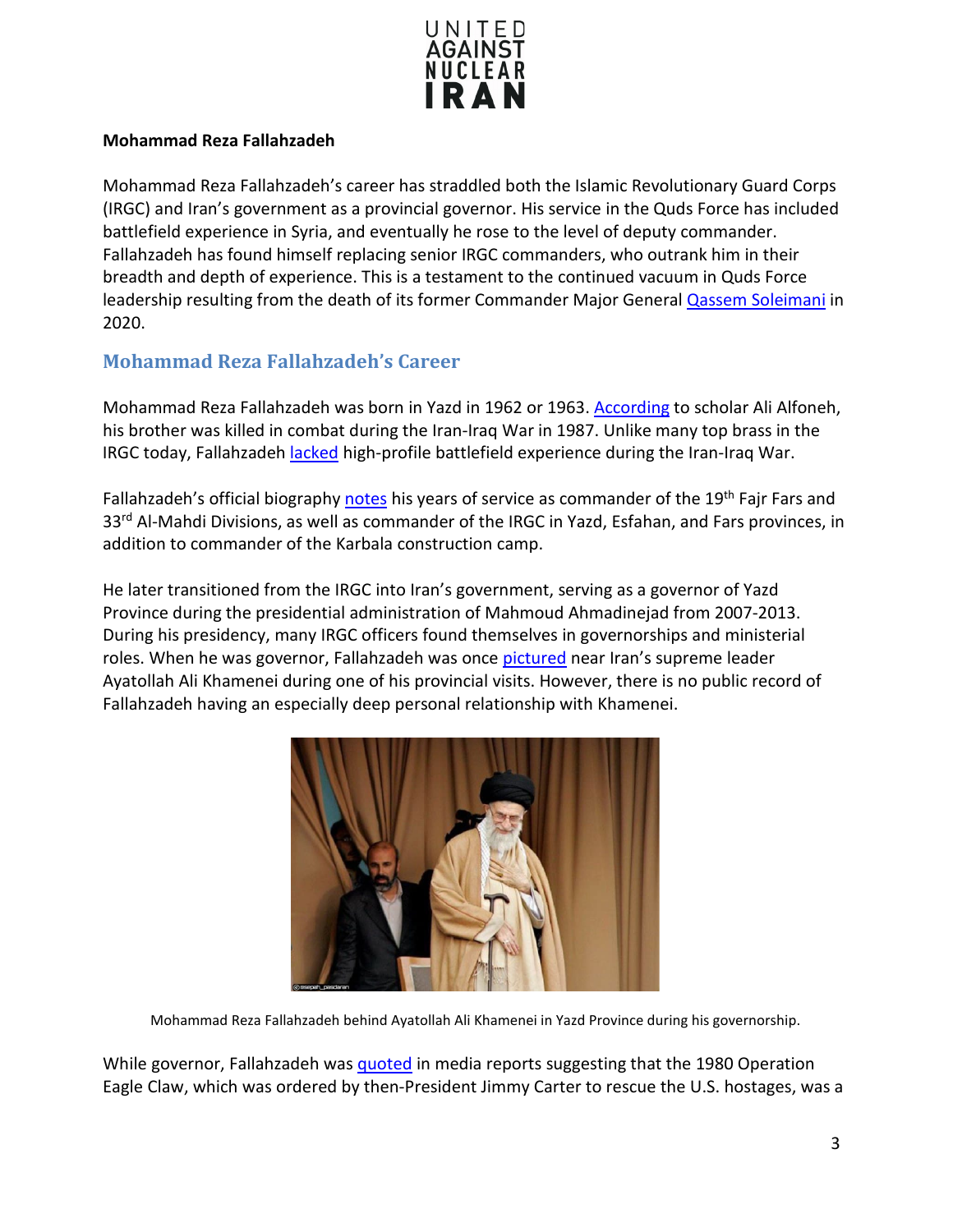

"divine miracle" to protect the Islamic Republic against the United States which he dubbed "the symbol of evil."

[After](https://www.washingtoninstitute.org/policy-analysis/who-mohammad-reza-fallahzadeh-new-deputy-commander-irans-qods-force) his governorship, which ended as Hassan Rouhani assumed the presidency, Fallahzadeh became the chief of Karbala Roads and Urban Development, a subsidiary of the IRGC's Khatam al-Anbia Construction Headquarters. But following an only months-long tenure, Fallahzadeh was deployed by the IRGC to Syria. In 2016, Iranian media reports suggested he was injured during his deployment there.



Photo of Mohammad Reza Fallahzadeh after he was injured in Syria

[Accounts](https://www.washingtoninstitute.org/policy-analysis/who-mohammad-reza-fallahzadeh-new-deputy-commander-irans-qods-force) of Fallahzadeh's role in Syria indicate that he held a senior-level battlefield command in the area near Aleppo. Other [sources](https://diyaruna.com/en_GB/articles/cnmi_di/features/2018/01/25/feature-01) suggest he was deployed at the eastern fronts, including Deir Ezzor, al-Raqa, al-Hasekeh, and the Badiya region. Some reports [place](https://diyaruna.com/en_GB/articles/cnmi_di/features/2018/01/25/feature-01) him as the IRGC's secondin-command in the country under Soleimani with control over 18,000 non-Iranian militants, most specifically the Afghan Fatemiyoun and Pakistani Zainabiyoun Brigades. But as scholar Ali Alfoneh [notes,](https://www.washingtoninstitute.org/policy-analysis/who-mohammad-reza-fallahzadeh-new-deputy-commander-irans-qods-force) before his transfer to Syria, "Fallahzadeh admitted that he had no previous relationship" with Soleimani, only meeting him briefly in 1984. Thus Fallahzadeh's parachuting into a leading role in the Syria conflict was a change after holding a governorship in Yazd and spending a stint in the IRGC's provincial commands and construction conglomerate.

Fallahzadeh [participated](https://www.mei.edu/publications/top-iran-military-figure-astana) in the 2017 International Meeting on Syrian Settlement held in Astana a high-profile diplomatic conference. He joined then Iranian Deputy Foreign Minister for Arab Affairs Hossein Ansari as a member of the Iranian delegation. Given the leading role played by the Quds Force in determining Iran's regional policy compared with Iran's Foreign Ministry, Fallahzadeh's presence was significant and increased his visibility after operating in the shadows.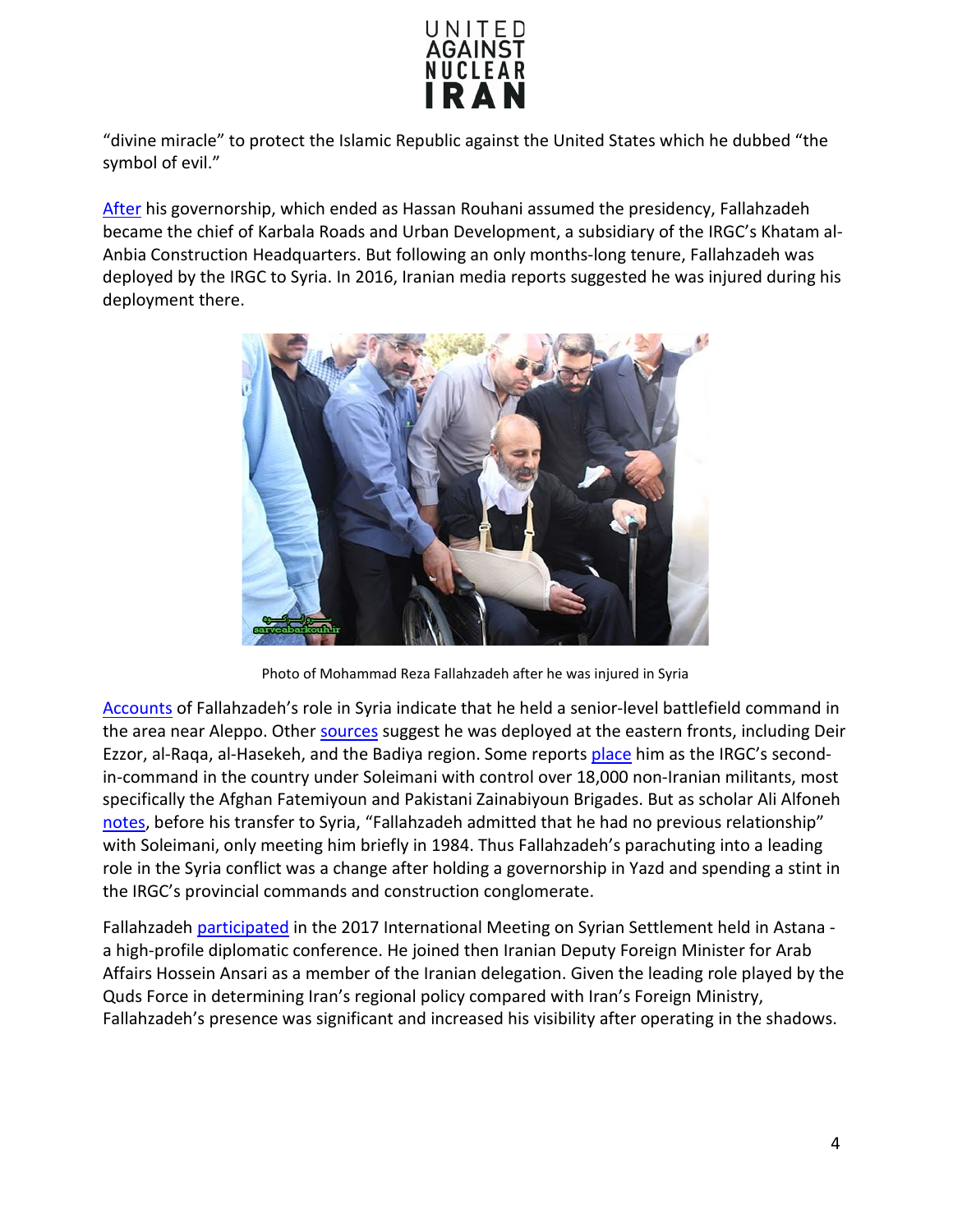



Photo of Mohammad Reza Fallahzadeh and the late Qassem Soleimani in Syria

In 2018, after holding the rank of second brigadier general, Fallahzadeh was promoted to brigadier general. This coincided with hi[s elevation](https://iranwire.com/en/features/9390) as deputy coordinator of the Quds Force, which is the third highest ranking position in the entity. In this role, he had a close working relationship with [Esmail Ghaani,](https://www.unitedagainstnucleariran.com/brigadier-general-esmail-qaani-commander-of-irgcs-quds-force) who was the deputy commander of the Quds Force at the time.

After the death of Soleimani in 2020, the Quds Force's top brass underwent a reshuffling. Ghaani was elevated as commander, [Mohammad Hejazi](https://www.unitedagainstnucleariran.com/mohammad-hejazi-former-deputy-commander-of-irgcs-quds-force) became his deputy commander, and Fallahzadeh remained in his post as deputy coordinator. An April 2021 [assessment](https://www.dia.mil/Articles/Speeches-and-Testimonies/Article/2590462/statement-for-the-record-worldwide-threat-assessment/) from the U.S. Defense Intelligence Agency noted that Ghaani "is more likely than Soleimani to delegate responsibilities, including to his deputy Mohammad Hejazi." This is due to the loss of Soleimani, who had a unique ability to manage, meddle, and manipulate Iran's sprawling network of proxies and partners including significant operational experience in the Levant. Ghaani lacked that skillset—and fluency in Arabic—as he previously focused on Iran's eastern theater, particularly Afghanistan. Hejazi more than made up for this weakness, serving as the commander of the Basij, deputy commander-in-chief of the IRGC in its entirety, and in Lebanon prior to his position as deputy commander of the Quds Force. This likely figured into the U.S. assessment that Ghaani would delegate to Hejazi, who had more senior level experience in the IRGC.

After Hejazi died under **mysterious** circumstances, Fallahzadeh assumed the role of deputy commander. Fallahzadeh differs from Hejazi in that he is a more junior officer, having only held battlefield command and provincial positions, coupled with a brief stint as the Quds Force deputy coordinator. Unlike Hejazi, he never commanded a branch of the IRGC and lacked the personal relationships with the Iranian establishment that came with those positions. This therefore raises questions as to how much Ghaani will be delegating to Fallahzadeh given this gap in experience. Fallahzadeh has flown so low under the radar that unlike Ghaani and Hejazi, he still hasn't been sanctioned by the United States.